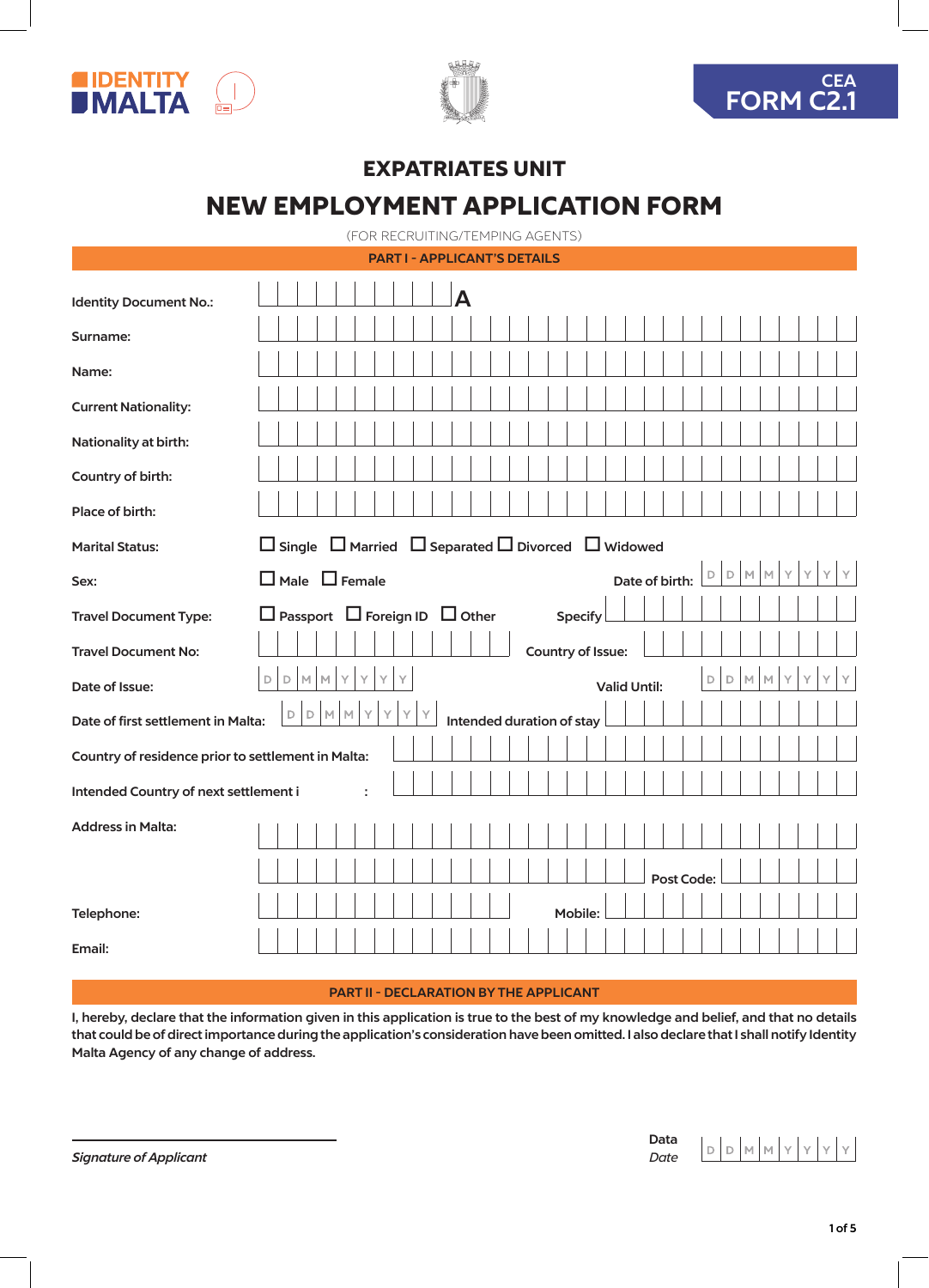|                                                                                                                                  |  |               |                                             | <b>PART III - EMPLOYER'S DETAILS</b> |    |   |              |    |             |                   |         |      |   |              |            |  |  |  |  |
|----------------------------------------------------------------------------------------------------------------------------------|--|---------------|---------------------------------------------|--------------------------------------|----|---|--------------|----|-------------|-------------------|---------|------|---|--------------|------------|--|--|--|--|
| <b>Employer/Company Name:</b>                                                                                                    |  |               |                                             |                                      |    |   |              |    |             |                   |         |      |   |              |            |  |  |  |  |
| <b>Employer's Address</b>                                                                                                        |  |               |                                             |                                      |    |   |              |    |             |                   |         |      |   |              |            |  |  |  |  |
|                                                                                                                                  |  |               |                                             |                                      |    |   |              |    |             |                   |         |      |   |              |            |  |  |  |  |
|                                                                                                                                  |  |               |                                             |                                      |    |   |              |    |             |                   |         |      |   |              | Post Code: |  |  |  |  |
| Telephone:                                                                                                                       |  |               |                                             |                                      |    |   |              |    |             |                   | Mobile: |      |   |              |            |  |  |  |  |
| Email:                                                                                                                           |  |               |                                             |                                      |    |   |              |    |             |                   |         |      |   |              |            |  |  |  |  |
| Responsible Official:                                                                                                            |  |               |                                             |                                      |    |   |              |    |             |                   |         |      |   |              |            |  |  |  |  |
| <b>Designation of Responsible</b><br>Official:                                                                                   |  |               |                                             |                                      |    |   |              |    |             |                   |         |      |   |              |            |  |  |  |  |
| Vat Registration No.                                                                                                             |  |               |                                             |                                      |    |   |              |    |             |                   |         |      |   |              |            |  |  |  |  |
| <b>Employment Registration No.</b>                                                                                               |  |               |                                             |                                      |    |   |              |    |             |                   |         |      |   |              |            |  |  |  |  |
|                                                                                                                                  |  |               |                                             | <b>PART IV - EMPLOYMENT DETAILS</b>  |    |   |              |    |             |                   |         |      |   |              |            |  |  |  |  |
| <b>Job Title</b>                                                                                                                 |  |               |                                             |                                      |    |   |              |    |             |                   |         |      |   |              |            |  |  |  |  |
| <b>Annual Gross Salary</b>                                                                                                       |  | Under €15,000 |                                             |                                      |    |   |              |    |             | €15,000 - €30,000 |         |      |   |              | €30,000+   |  |  |  |  |
| <b>Expected Period of Employment: From</b>                                                                                       |  | D             | D                                           | MMY                                  | Y. | Y | $\mathsf{Y}$ | to | $\mathsf D$ | $\mathbb D$       |         | MMYY | Y | $\mathsf{Y}$ |            |  |  |  |  |
|                                                                                                                                  |  |               | <b>PART V - DECLARATION BY THE EMPLOYER</b> |                                      |    |   |              |    |             |                   |         |      |   |              |            |  |  |  |  |
| I hereby confirm that I am endorsing the application for a single permit of the applicant, bearing Maltese identification number |  |               |                                             |                                      |    |   |              |    |             |                   |         |      |   |              |            |  |  |  |  |

A.

I am also committing myself to provide Identity Malta Agency with any relevant information on changes and events related to the applicant's employment contract.

I also declare, that the employment conditions related to this employment are in line with The Employment and Industrial Relations Act and other applicable laws.

**Signature of Employer/Responsible Official** 

| Data. | D | $\begin{array}{c c c c c c c c c} \hline \multicolumn{3}{c }{\textbf{b}} & \multicolumn{3}{c }{\textbf{M}} & \multicolumn{3}{c }{\textbf{M}} & \multicolumn{3}{c }{\textbf{M}} & \multicolumn{3}{c }{\textbf{M}} & \multicolumn{3}{c }{\textbf{M}} & \multicolumn{3}{c }{\textbf{M}} & \multicolumn{3}{c }{\textbf{M}} & \multicolumn{3}{c }{\textbf{M}} & \multicolumn{3}{c }{\textbf{M}} & \multicolumn{3}{c }{\textbf{M}} & \multicolumn{3}{$ |  |  |  |
|-------|---|--------------------------------------------------------------------------------------------------------------------------------------------------------------------------------------------------------------------------------------------------------------------------------------------------------------------------------------------------------------------------------------------------------------------------------------------------|--|--|--|
| Date  |   |                                                                                                                                                                                                                                                                                                                                                                                                                                                  |  |  |  |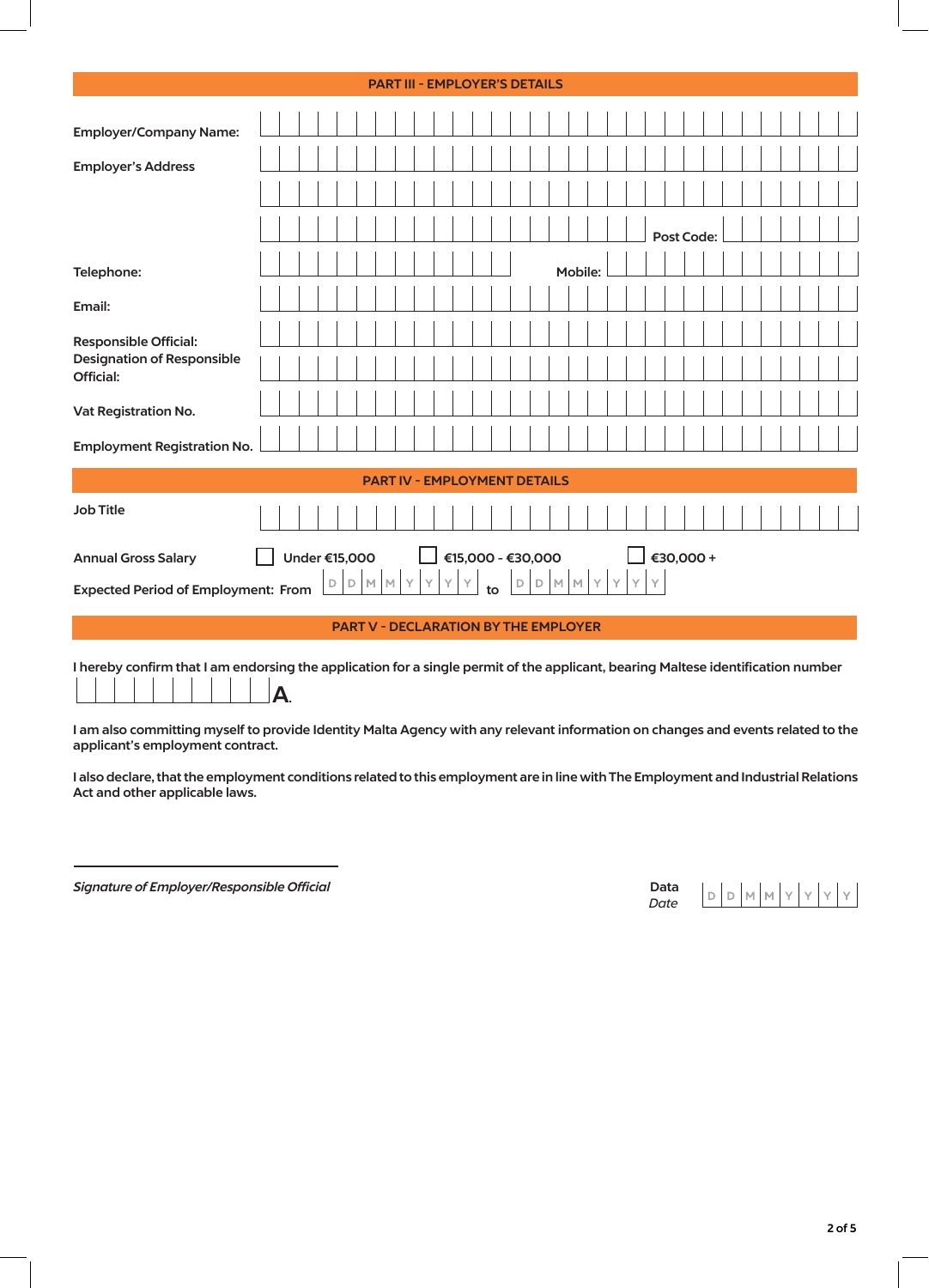## PART VI - DECLARATION BY THE LANDLORD

I, hereby, declare that the applicant, whose details are shown above, is residing in the address shown in PART I of the application form, which is owned or managed by the undersigned. I also declare that I will notify Identity Malta Agency should the applicant cease to continue residing at this address.

| Name of landlord<br>(IN BLOCK LETTERS)                                                           |             |  |  |                          |  |  |  |  |  |                       |  |  |  |  |  |      |      |             |                 |             |   |                      |  |  |
|--------------------------------------------------------------------------------------------------|-------------|--|--|--------------------------|--|--|--|--|--|-----------------------|--|--|--|--|--|------|------|-------------|-----------------|-------------|---|----------------------|--|--|
| ID.card no.                                                                                      |             |  |  |                          |  |  |  |  |  |                       |  |  |  |  |  |      |      |             |                 |             |   |                      |  |  |
| Mobile No.                                                                                       |             |  |  |                          |  |  |  |  |  |                       |  |  |  |  |  |      |      |             |                 |             |   |                      |  |  |
| Number of Persons Residing in this Residence                                                     |             |  |  |                          |  |  |  |  |  |                       |  |  |  |  |  |      |      |             |                 |             |   |                      |  |  |
| <b>Address of Landlord</b>                                                                       |             |  |  |                          |  |  |  |  |  |                       |  |  |  |  |  |      |      |             |                 |             |   |                      |  |  |
|                                                                                                  |             |  |  |                          |  |  |  |  |  |                       |  |  |  |  |  |      |      |             |                 |             |   |                      |  |  |
| <b>Email address</b>                                                                             |             |  |  |                          |  |  |  |  |  |                       |  |  |  |  |  |      |      |             |                 |             |   |                      |  |  |
|                                                                                                  |             |  |  |                          |  |  |  |  |  |                       |  |  |  |  |  |      |      |             |                 |             |   |                      |  |  |
|                                                                                                  |             |  |  |                          |  |  |  |  |  |                       |  |  |  |  |  | Date |      | $\mathbb D$ | $D$ $M$ $M$ $Y$ |             |   |                      |  |  |
| <b>Landlord's Signature</b><br>PART VII - DECLARATION BY APPLICANT FOR AN E-ID ACCOUNT           |             |  |  |                          |  |  |  |  |  |                       |  |  |  |  |  |      |      |             |                 |             |   |                      |  |  |
| <b>Tick where applicable</b>                                                                     |             |  |  |                          |  |  |  |  |  |                       |  |  |  |  |  |      |      |             |                 |             |   |                      |  |  |
| $\Box$<br>I declare that I wish to proceed with applying for an electronic identity account.     |             |  |  |                          |  |  |  |  |  |                       |  |  |  |  |  |      |      |             |                 |             |   |                      |  |  |
| $\Box$ I declare that I do not wish to proceed with applying for an electronic identity account. |             |  |  |                          |  |  |  |  |  |                       |  |  |  |  |  |      |      |             |                 |             |   |                      |  |  |
|                                                                                                  |             |  |  |                          |  |  |  |  |  |                       |  |  |  |  |  |      |      |             |                 |             |   |                      |  |  |
|                                                                                                  |             |  |  |                          |  |  |  |  |  |                       |  |  |  |  |  |      |      |             |                 |             |   |                      |  |  |
| <b>Applicant's Signature</b>                                                                     |             |  |  |                          |  |  |  |  |  |                       |  |  |  |  |  |      | Date |             |                 | $D$ $D$ $M$ | M | Υ                    |  |  |
|                                                                                                  |             |  |  |                          |  |  |  |  |  |                       |  |  |  |  |  |      |      |             |                 |             |   |                      |  |  |
|                                                                                                  |             |  |  |                          |  |  |  |  |  | <b>FOR OFFICE USE</b> |  |  |  |  |  |      |      |             |                 |             |   |                      |  |  |
| D                                                                                                | M           |  |  |                          |  |  |  |  |  |                       |  |  |  |  |  |      |      |             |                 |             |   |                      |  |  |
| $\mathsf D$<br><b>Vetting Date:</b>                                                              |             |  |  |                          |  |  |  |  |  |                       |  |  |  |  |  |      |      |             |                 |             |   | <b>AFFIX BARCODE</b> |  |  |
| Notes:                                                                                           |             |  |  |                          |  |  |  |  |  |                       |  |  |  |  |  |      |      |             |                 |             |   | FOR OFFICE USE ONLY  |  |  |
|                                                                                                  |             |  |  |                          |  |  |  |  |  |                       |  |  |  |  |  |      |      |             |                 |             |   |                      |  |  |
|                                                                                                  |             |  |  |                          |  |  |  |  |  |                       |  |  |  |  |  |      |      |             |                 |             |   |                      |  |  |
|                                                                                                  |             |  |  |                          |  |  |  |  |  |                       |  |  |  |  |  |      |      |             |                 |             |   |                      |  |  |
|                                                                                                  |             |  |  |                          |  |  |  |  |  |                       |  |  |  |  |  |      |      |             |                 |             |   |                      |  |  |
|                                                                                                  |             |  |  |                          |  |  |  |  |  |                       |  |  |  |  |  |      |      |             |                 |             |   |                      |  |  |
|                                                                                                  |             |  |  |                          |  |  |  |  |  |                       |  |  |  |  |  |      |      |             |                 |             |   |                      |  |  |
| Vetted by:                                                                                       |             |  |  |                          |  |  |  |  |  |                       |  |  |  |  |  |      |      |             |                 |             |   |                      |  |  |
| Paid by:                                                                                         | $\Box$ Cash |  |  | $\Box$ Cheque Cheque No. |  |  |  |  |  |                       |  |  |  |  |  |      |      |             |                 |             |   |                      |  |  |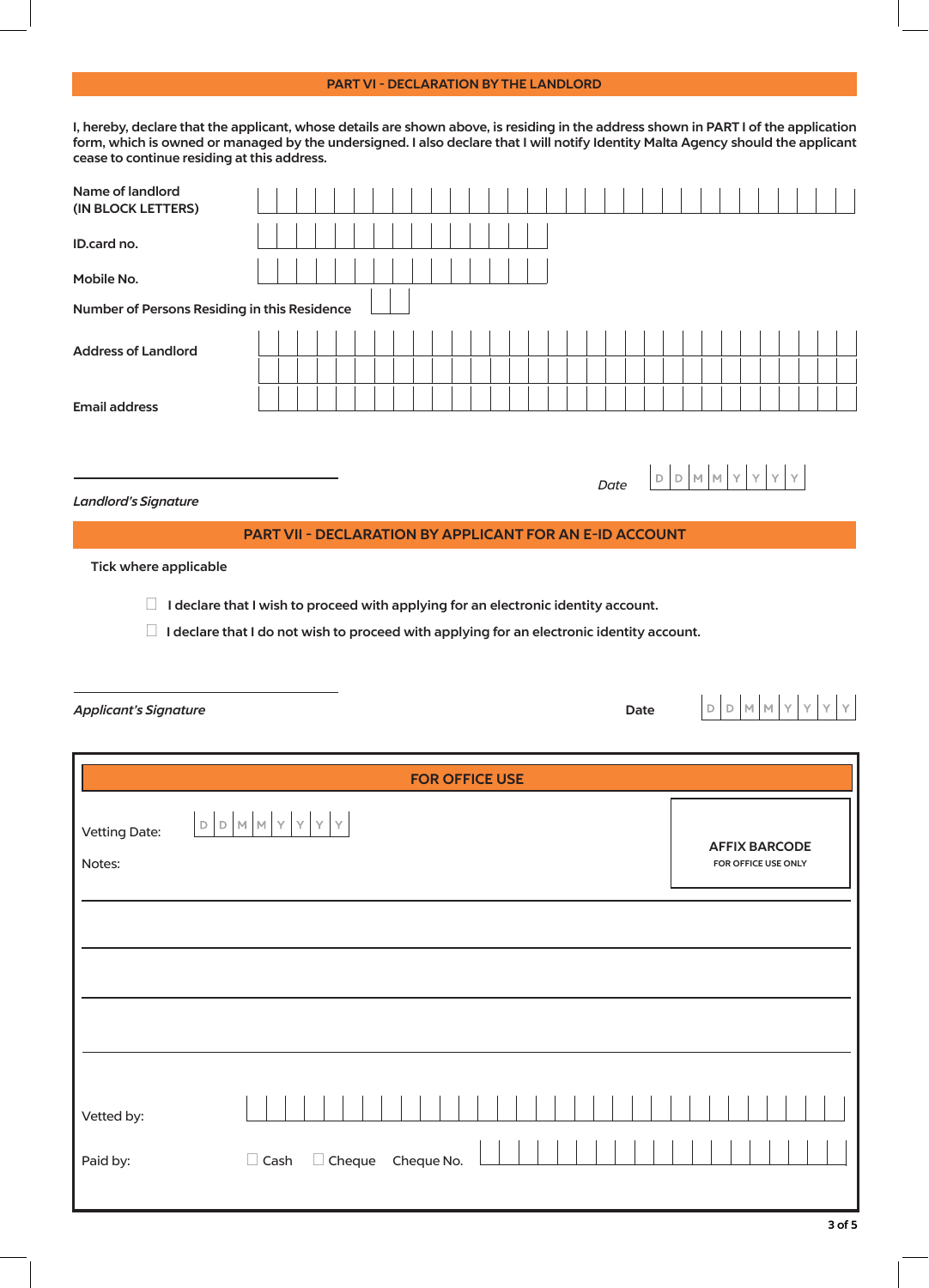## SINGLE PERMIT NEW APPLICATION CHECKLIST

The applicant is required to present the following documentation in original format:

□1. CEA Form C 2.1 – Application for a residence permit (Non-EU) on the basis of employment filled in BLOCK LETTERS. The employer & the applicant need to sign & date Sections 2, 5, 6, 7. The Privacy Policy should be read and signed;

□ 2. Full copy of the applicant's **passport** (including the blank pages);

 $\square$  3. Covering letter by the employer, explaining in detail why this position is necessary;

 $\Box$  4. **Original employment contract** signed & dated by both the applicant & the new employer;

□ 5. Position description, according to template provided, filled by the employer and signed by the applicant;

□ 6. The employer is required to provide **proof of an advertisement** carried out with Jobsplus or an advert in the local media showing that during the six months prior to the date of application efforts have been made to fill the post with a Maltese/EEA/Swiss national.

□ 7. Curriculum Vitae of the applicant, according to template provided, signed by the applicant;

□ 8. Jobsplus Declaration of Suitability (click here). This should be filled in by the employer;

**<sup>9</sup>. Declaration of Posting** (click here).

□ 10. **Qualifications of the applicant** relating to the job that needs to be provided, together with recognition from the Malta Qual-<br>ifications Recognition and Information Centre (MQRIC). Where recognition has not yet be MQRIC needs to be attached with the application; OR

If the applicant is not suitably qualified in the post being applied for, at least three years of experience relating to the job are re-<br>quired. Reference letters must show the start and end dates and details of the work c contact details of the referee including a valid email address, postal address and contact number;

11. Local/European full refund insurance policy showing all the aspects covered in support of the applicant in the eventuality of any type of medical assistance or hospitalization required during the first period of stay in Malta;

12. Lease agreement or purchase agreement of property which makes clear reference to the applicant. The termination date should be specified in the lease agreement.

13. Health Screening: Click here to access the relevant information regarding documentation to be submitted in this respect.

Live-in carers need to pay €27.50. Other applicants need to pay an application fee of €280.50 upon submission of application. Payments are only accepted in cash or by means of cheque payable to Identity Malta Agency.

## NOTES TO APPLICANTS & EMPLOYERS

## Single Permit

Third-Country Nationals who plan to submit an application for a single-work permit must be in possession of a valid authorisation to reside and work in Malta. Such authorisation may be in the form of a residence permit or a Visa. Non-Visa nationals must submit their application within three months upon arrival in Malta.

In accordance with Subsidiary Legislation 217.17, third-country nationals may submit an application whilst either still-abroad or legally staying in Maltese territory.

#### Renewal

Applicants may proceed with their application for a renewal of the permit 90 days prior to the date of its expiry. It is to be emphasised that renewal of applications may only be submitted whilst their current permit is still valid .

## Change in Address

Residence Card holders who have changed their residential address need to register their new address within one (1) week & present the following documents:

- i. Copy of the existing Residence Card;<br>ii. Copy of the new property's purchase
- Copy of the new property's purchase or rental agreement; &
- Applicants would need to pay an application fee of €27.50.

Failure to do so may entail the revocation of the residence permit.

#### Lost Residence Card

Within three (3) days of losing one's residence card, applicants would need to (i) provide a valid local Police report, (ii) pay an application fee of €27.50.

#### Termination

The single permit's validity depends on the conditions laid when the permit was originally issued, including the specific employment undertaken. Consequently, the permit will no longer be valid should the applicant change employment.

In the eventuality of a job termination, the employer must submit a Termination Form to Jobsplus within four (4) days of the termination date (as per Legal Notice 426/12) & inform Identity Malta Agency on worktermination.ima@gov.mt

Failure to comply with the above, conditions may render the holder of the permit in violation of the provisions of the Immigration Act (Cap. 217).